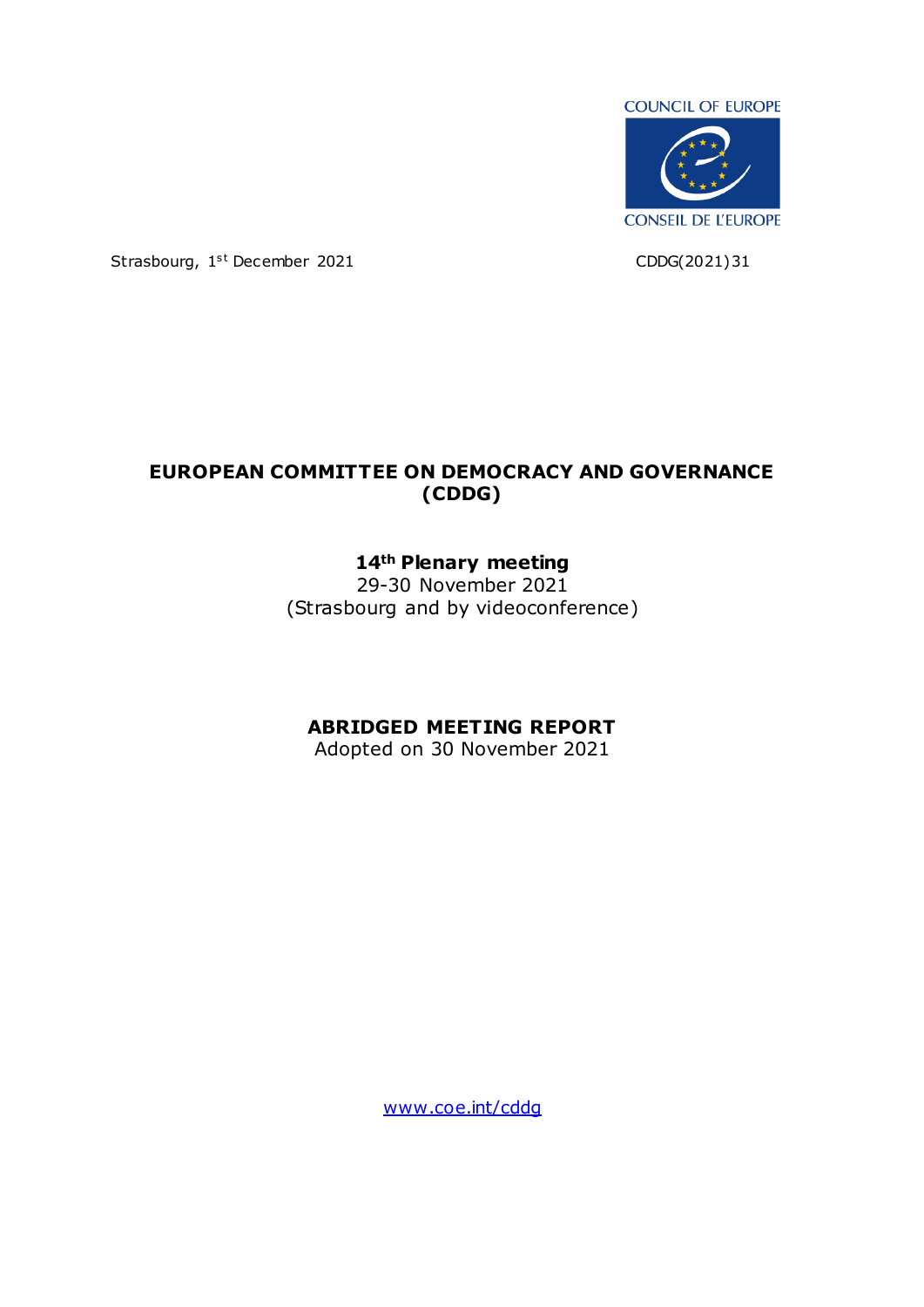At its 14th plenary meeting (29-30 November 2021, Strasbourg and by videoconference), the European Committee on Democracy and Governance (CDDG):

1. adopted the agenda of the meeting, which was chaired by Mr Markku Mölläri (Finland), Chair of the Committee;

#### **Information**

2. took note of the report of the  $21<sup>st</sup>$  CDDG Bureau meeting (held on  $14-15$  October 2021, in hybrid format);

3. held an exchange of views with Ms Claudia Luciani, Director of Human Dignity , Equality and Governance (DGII), on the recent adoption of the budget and terms of reference of intergovernmental committees, the conclusions of the 9<sup>th</sup> edition of the World Forum for Democracy and other subject matters;

## **State of implementation of the CDDG activities according to its terms of reference 2020-2021**

4. noted with satisfaction that, at the end of the biennium 2020-2021, its terms of reference for that period have been successfully implemented, both with regard to the general and the specific tasks, despite the health crisis and its consequences;

#### **Democracy and technology**

5. heard presentations by Mr Almir Šahović (Bosnia and Herzegovina), Chair of the Working Group on democracy and technology (GT-DT) and Ms Ardita Driza Maurer, University of Zurich, Switzerland (independent expert) on progress made by the working group and the final draft guidelines on the use of ICT in the electoral process;

6. considered and approved, with minor amendments, the above draft guidelines, and entrusted the Secretariat to include possible editorial and other changes recommended by the editorial department and Office of the legal advisor before transmission of the document to the Committee of Ministers;

7. heard an update from Mr Peter Andre (Austria), CDDG Rapporteur on democracy and technology and CDDG representative to the Ad hoc Committee on Artificial Intelligence (CAHAI), on activities of the CAHAI and its working groups;

#### **Democratic accountability**

8. heard a presentation by Mr Paul-Henri Philips (Belgium), chair of the Working Group on accountability (GT-RE) and the Secretariat on progress made by the working group and the final draft Recommendation for the Committee of Ministers on democratic accountability of elected officials and elected bodies at local and regional level;

9. considered and approved, with minor amendments, the above draft Recommendation, and entrusted the Secretariat to include possible editorial and other changes recommended by the editorial department and Office of the legal advisor before transmission of the document to the Committee of Ministers;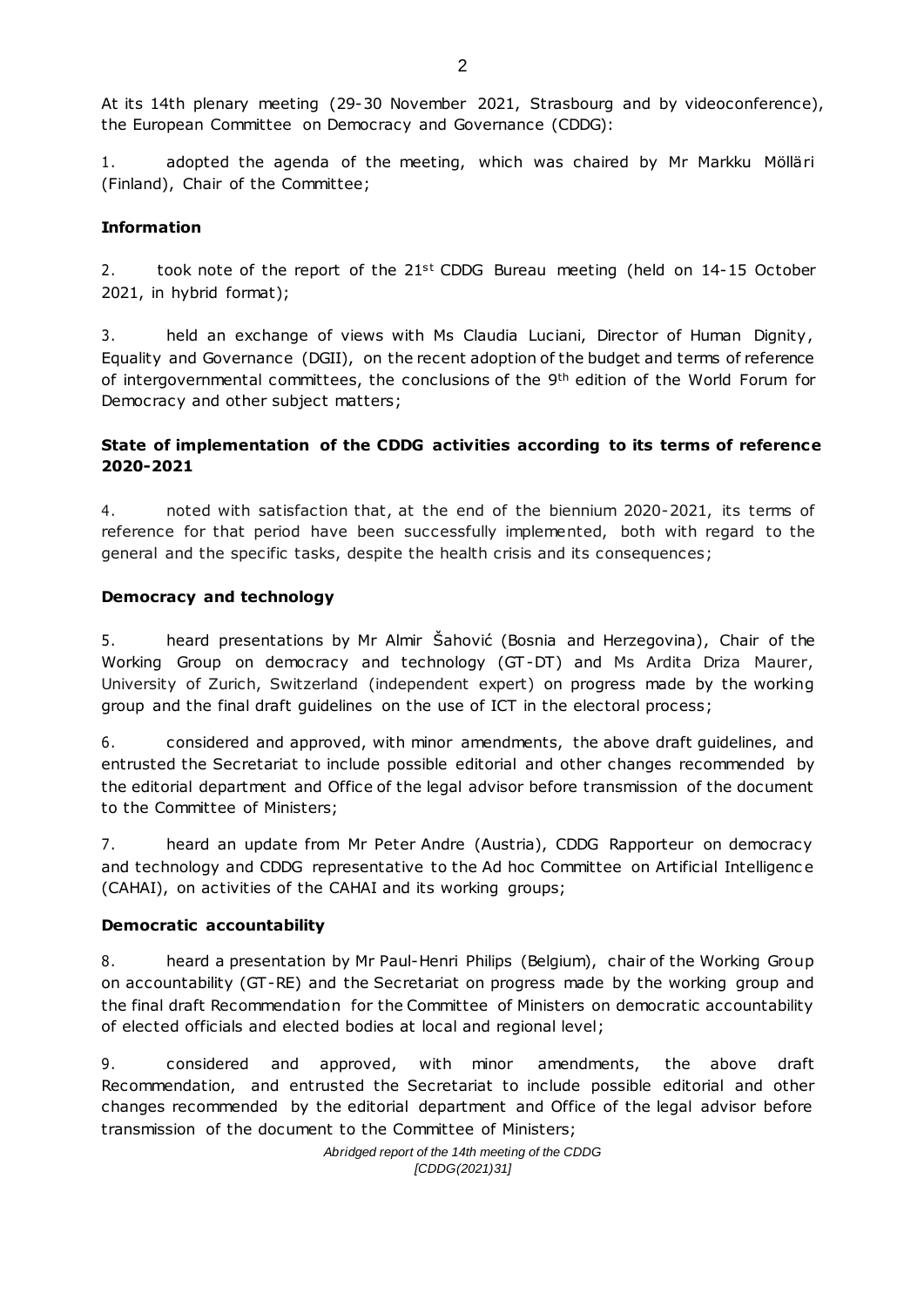10. considered and approved a "complementary study" on accountability, which was produced in the context of the working group activities on the above Recommendation, for publication on the CDDG website;

## **Promoting democratic governance through shared experience**

11. held an exchange of views with:

- Ms Romina Kuko, Deputy Minister of Interior, Albania,
- Mr Vendelín Leitner, State Secretary, Ministry of Interior, Slovak Republic and
- Mr Vache Terteryan, Deputy Minister of Territorial Administration and Infrastructure, Armenia;

12 . heard information on law and policy developments concerning territorial, administrative, electoral and other reforms in Belgium, Cyprus, Malta, the Netherlands, Norway and the United Kingdom;

13. took note of the current state of signatures and ratification of the seven treaties falling under its responsibility and agreed to resume consideration of this subject at its next meeting;

## **Terms of reference of the CDDG (2022-2025) and outlook of activities 2022**

14 . took note of the terms of reference for 2022-2025, adopted by the Committee of Ministers;

15 . discussed and approved the creation of three working groups and their terms of reference, two of which would start working in 2022 on specific tasks i) and ii) of the new terms of reference, and the third one launching preliminary work before the end of 2022 on specific task iii);

16 . invited countries interested to propose nominations of experts by 20 December 2021 for the future working group principles of good democratic governance and by 21 January 2022 for the future working group on deliberative and participatory democracy, and entrusted the Bureau with the assistance of the Secretariat to prepare a list of those whose costs would be borne by the Council of Europe, for approval by the CDDG by written procedure;

17. discussed and approved, following some amendments, a work plan for 2022 including a provisional calendar of meetings;

## **Activities of the Centre of Expertise for Good Governance**

18. received and took note of presentations on the annual report 2021 of the Center of Expertise for Good Governance and its strategic planning for 2022-2025, as well as on the European Label of Governance Excellence (ELoGE), including recent decisions of the ELoGE Accreditation Platform; expressed appreciation for the work of the Centre of Expertise;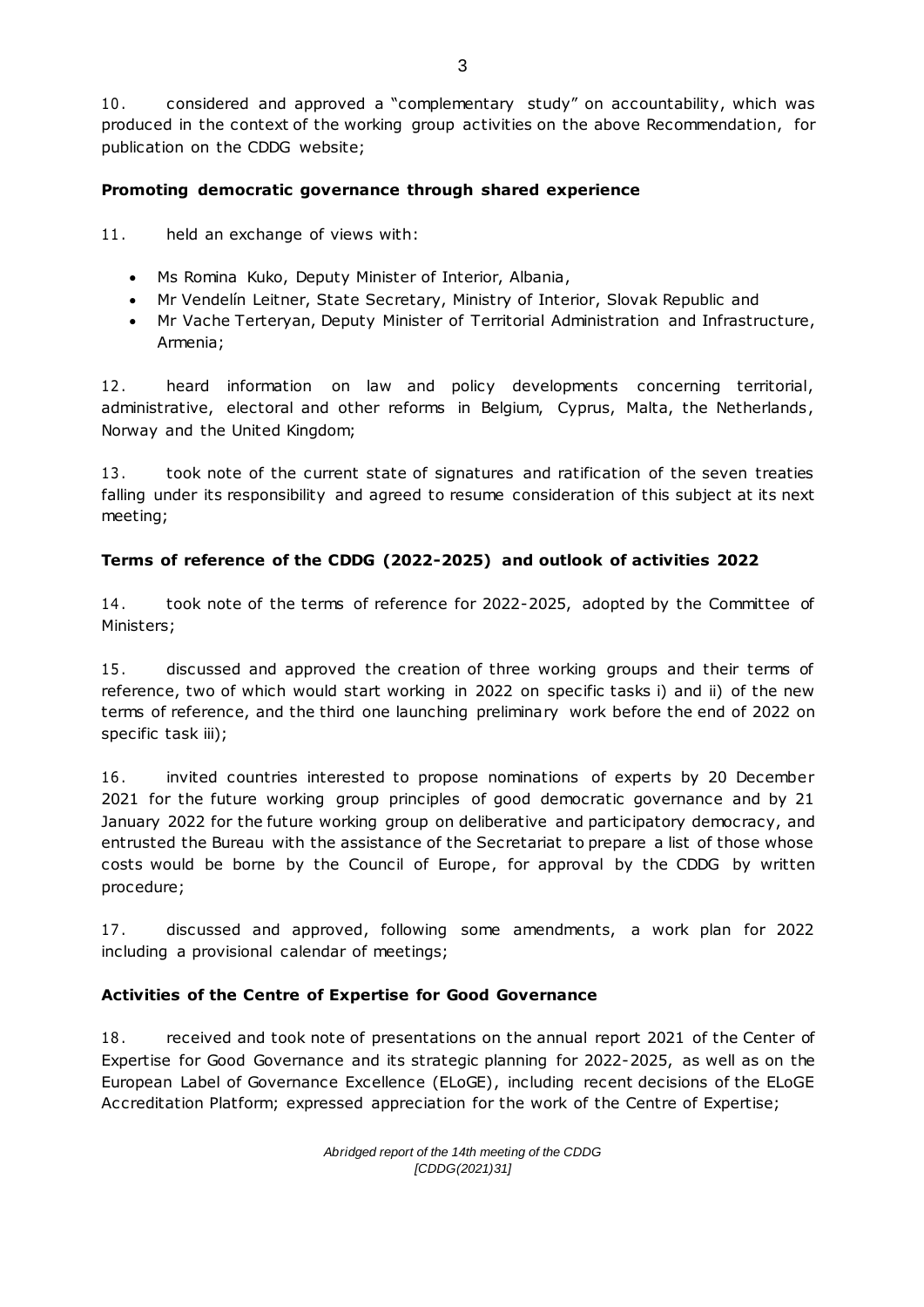#### **Presidency of the Committee of Ministers**

19 . heard presentations on activities of the Hungarian presidency, by Mr David Kojsza, on the programme of the Italian presidency, by Mr Francesco Giustino, and on the preparation of the future Icelandic presidency, by Ms Stefania Traustadóttir;

#### **Activities of the Committee of Ministers and other Council of Europe bodies**

20 . took note of a Secretariat memorandum on activities of particular interest to the CDDG carried out by other Council of Europe bodies;

- 21. held an exchange of views with:
	- Mr Gerhard Ermischer, President of the Conference of INGOs, on the Conference's recent reforms, its strategy 2021-2024 and areas of common concern and interest
	- Mr Leendert Verbeek, President of the Congress of Local and Regional Authorities , on the Congress' recent activities and plans and priorities for the next five years; and took note of his proposal that the CDDG invites the Chair of the Congress' Governance Committee, Ms Jelena Drenjanin (Sweden), for a future exchange of views;

22. heard a presentation on the activities of the Division on elections and participatory democracy, by its Head of Division;

23 . considered and approved comments on PACE Recommendation 2212 (2021) "More participatory democracy to tackle climate change", in response to a request from the Committee of Ministers;

#### **Gender mainstreaming in the work of the CDDG**

24. heard a presentation by the gender equality rapporteurs Mr Edwin Lefebre and Ms Siobhan Smyth;

## **Review of the implementation of Recommendation CM/Rec(2017)5 on standards for e-voting**

25. held a discussion on the implementation of Recommendation CM/Rec(2017)5 on standards for e-voting, in the light of a presentation by Mr Gregor Wenda (Austria) on the results of a compilation of responses from member States to a Council of Europe questionnaire, and with the participation of representatives from national election management bodies and the Venice Commission;

> *Abridged report of the 14th meeting of the CDDG [CDDG(2021)31]*